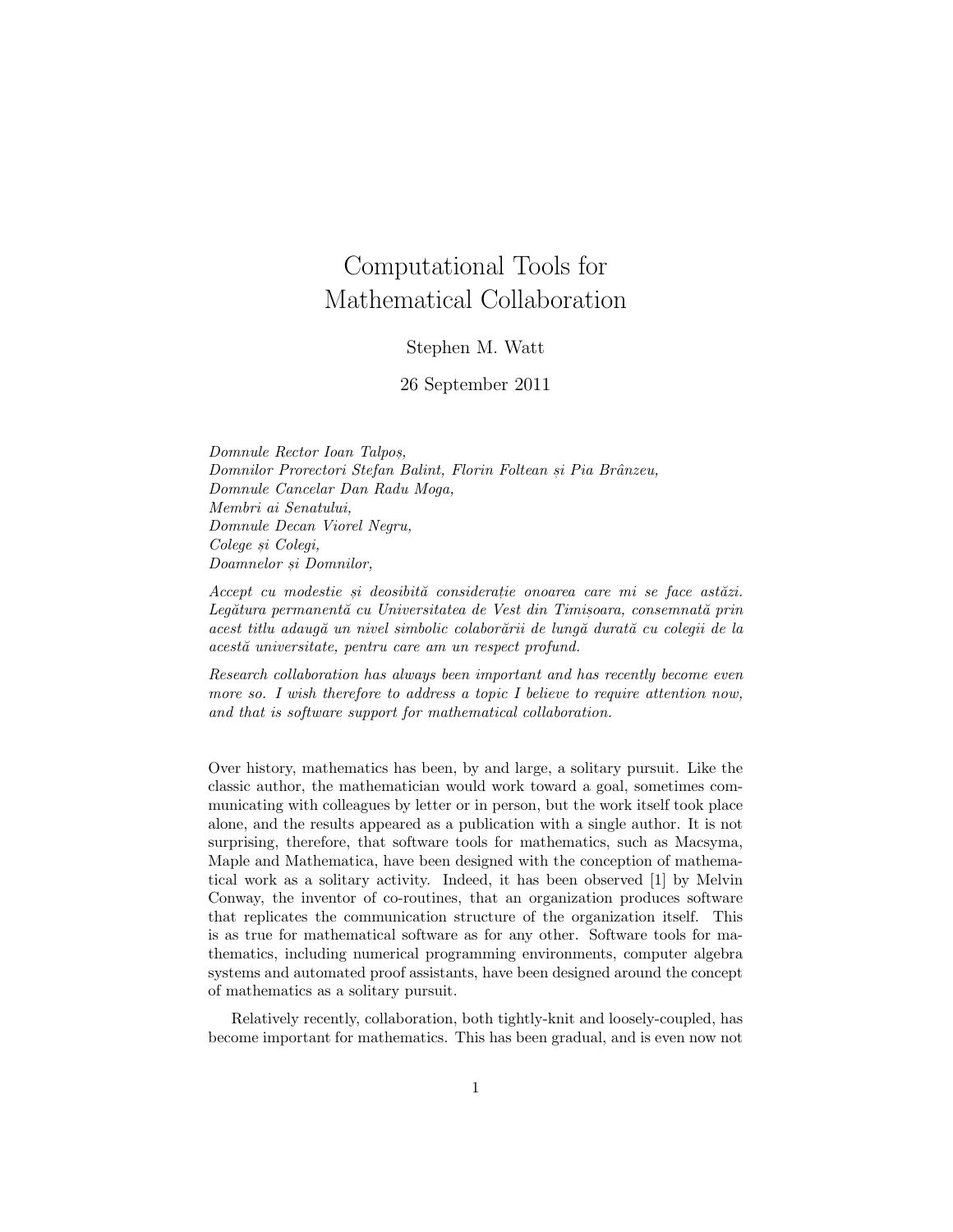universally accepted as important by mathematicians. Nevertheless, we have meaningful examples, such as the systematization of the Bourbaki collective and the classification of finite simple groups. Within the past few years, the use of Internet web logs has allowed faster communication leading to a new level of collaboration. This is exemplified by the Polymath project [2], launched two years ago as the brainchild of Professor Timothy Gowers of Cambridge. His goal was to attempt to solve a problem through the collaboration of many individuals online. The trial problem was to find an elementary proof of a special case of the density Hales-Jewett theorem. Within weeks, Gowers announced that the Polymath participants had found such a proof, and that it could moreover be generalized to prove the full theorem. What, then, is the implication for mathematical software?

I would suggest that mathematical software must be reconsidered, in all its aspects, as a platform for collaboration. A new kind of mathematical software should be as different from the present generation of software as the social web is from E-mail. One can imagine a world of systematized facts and theories, proofs and conjectures, algorithms, heuristics and referee certificates under construction in a shared creative space, with different views for different starting points, different levels of rigour, etc. This is equally applicable to the world of pure mathematics as it is to applied problems, such as creating an engineering model for an aircraft. While they may not have been phrased as such, over the years, issues related to supporting collaboration in mathematical software have arisen at every turn, and now we are faced with these challenges again. I can relate a few examples from personal experience over the past three decades:

In the early 1980s, I had the good fortune to be involved at starting point of the Maple project, led by Keith Geddes and Gaston Gonnet. This was a personally formative time, as I was starting a PhD in Computer Science at the University of Waterloo, and I remember well the weekly meetings we would have in designing the Maple system. In particular, I remember the evening when we were first able to save and load libraries of Maple code, and the sense of how this would open the door to multiple contributors. While writing and using numerical libraries was common by then, computer algebra systems did not support user-level libraries very well. Not only did Maple allow these, most of the Maple system itself was written in the Maple language [3, 4]. This was a fundamental change at the time, forcing the Maple language implementation to be robust and efficient, and ultimately engaging a community as collaborators in developing packages.

At the end of 1984, I was presented the opportunity to join the Scratchpad group at IBM Research. This group, led by Richard Jenks, was designing a new system for computer algebra based on the structures of modern algebra [5]. The motivation for this design was to avoid code duplication by using mechanisms for abstraction. By specifying the mathematical properties of arguments using type categories, programs could be written in their most general mathematical setting and then used in particular situations. In contrast, other systems had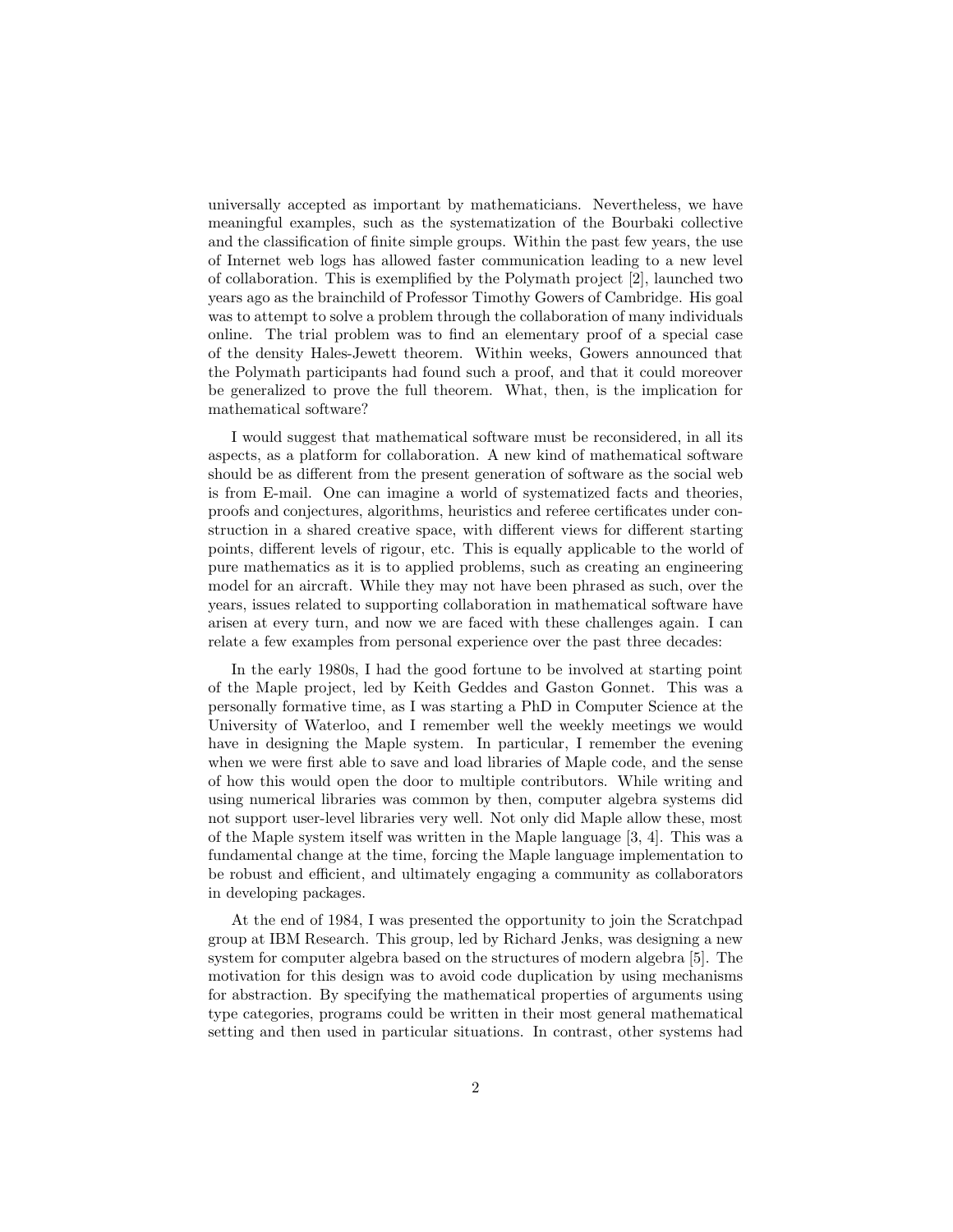separate implementations for each different situation. Scratchpad made use of so-called "parametric polymorphism" more than a decade before it found its way in to main-stream programming languages. My role in this project was to complete the programming language and to lead the implementation of a compiler. This system and its programming language were ultimately released as Axiom [6] and Aldor [7, 8]. In the design of Aldor, one of the questions we addressed was how teams that were working independently could produce libraries that could be used together. In a rich environment this is not as simple as it seems. The main issue is how to allow individual, heavily-used modules to be extended and enhanced with new mathematical properties introduced by separate parties and to achieve highly efficient code without forcing rebuilding of the entire system. The use of type categories and ex post facto extensions of data types supported these goals. Type categories, and the use of a dependent type system, provided the requisite level of abstraction and allowed highly composible programs. Ex post facto extensions of mathematical types allowed independent extension of the central mathematical concepts [9]. For those who are interested in programming language implementation, the main idea of ex post facto extension is that adding mathematical properties to a type does not require changing the data representation, so multiple extensions can be applied without necessitating recompilation.

A next step in support for collaboration, in my personal experience, was OpenMath [10, 11]. This was a collective effort of several groups, including my own, initiated in the mid 1990s to develop a language to share mathematical data among applications. A principal strength, as well as a key weakness, of the OpenMath data language was its extensibility. Because it allowed extensions, little was required in its core and so the details of how any particular mathematical data would be represented required community agreement. While OpenMath did not, of itself, achieve widespread use, it did serve as a key tool in understanding the main issues in mathematical data exchange. It served as the basis of the European Union OpenMath and MONET projects, which explored how mathematical problems and algorithms could be characterized to allow publication and discovery of mathematical web services, and has been used in the European Project SCIEnce of which UVT is a member.

Shortly following the beginnings of OpenMath, in 1996 the World Wide Web Consortium (W3C) formed a group to address how mathematics should be represented on the web. While typesetting systems, such as TEX, were useful for expression mathematics in print, new technology was needed for pages that could be dynamically resized and for which a more semantic structure was desired. Recognizing that this could be an activity of far-reaching consequences, I participated in this group from its outset, helping to form the XML-based data language MathML [12]. This data language provided mechanisms to describe both the appearance and the meaning of a wide range of mathematical constructs. After creating the MathML standard, one of the main tasks of the working group was to foster adoption of MathML so that it could be used in the principal web browsers and document processors in addition to mathematical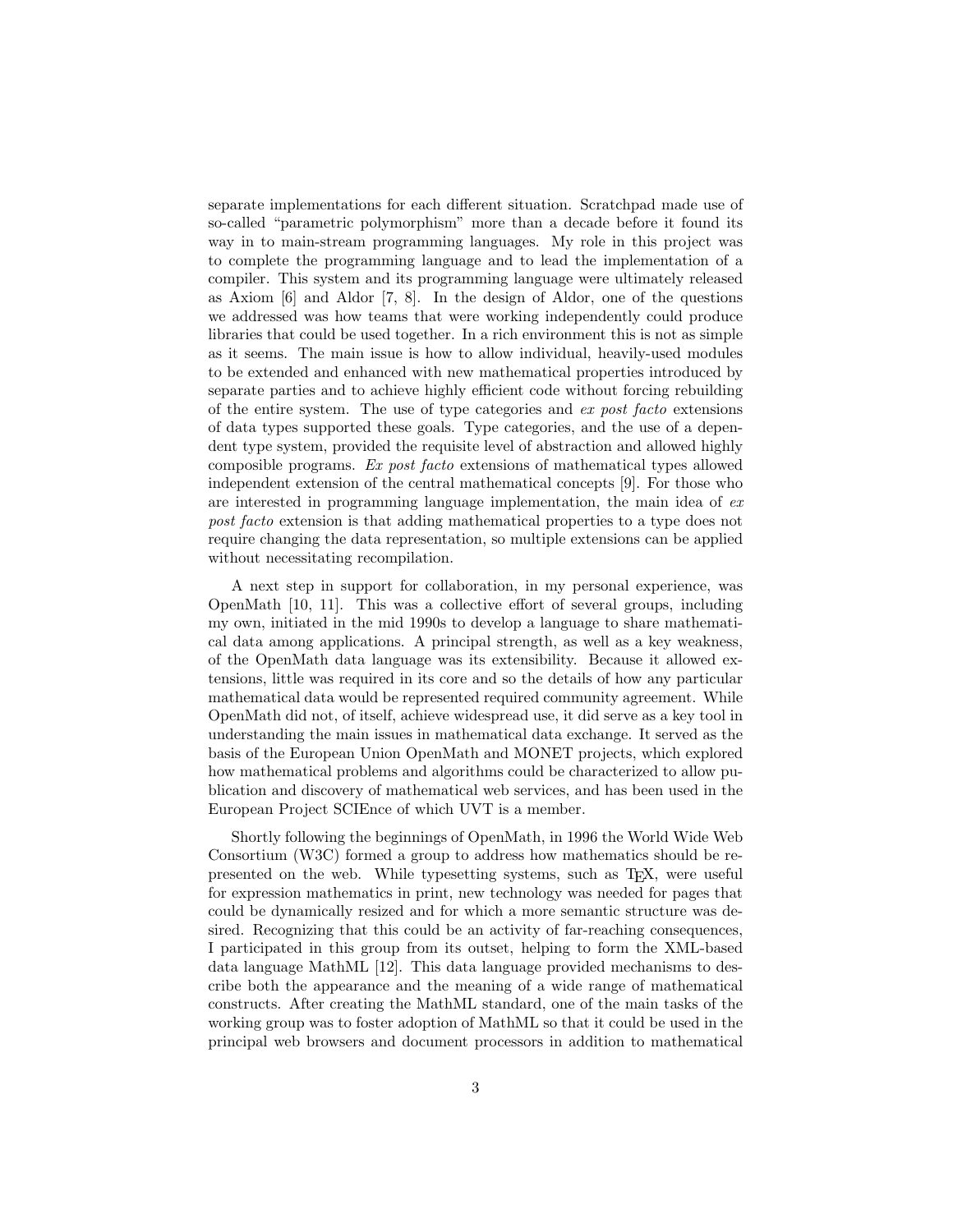software. MathML has now been through a number of revision cycles, and it has adopted OpenMath as its extension mechanism.

As the OpenMath and MathML efforts were underway, a third direction was emerging. This was the organization of a research community around the theme of "Mathematical Knowledge Management." This involved a diverse group of parties, interested in mathematical publishing, organization of theorem proving systems, computer algebra and web technology, and with the common desire to understand and usefully manipulate the information in collections of mathematical documents and software. Mathematical work is a thought process and a discourse that involves may sorts of information. In any given area of mathematics, there will be objects of discourse. These will be subjects of definitions, theorems, conjectures, algorithms, facts and observations. The area of Mathematical Knowledge Management addresses how these can be organized, related and manipulated, addressing questions that will be important for collaborative mathematical software.

Most recently, I have been investigating collaborative pen-based interfaces for mathematics. The InkChat software combines voice and digital ink in a multi-party conversation with a shared canvas. Pen input allows rapid discussion with natural entry of mathematical formulae, sketching and 2D-dimensional highlighting. At this stage the work is aimed at multiple human participants, with data formats that allow software packages to manipulate the digital ink as well. InkChat can be used by students and teachers in the same room or by practicing collaborators on opposite sides of the planet. Representing the writing in the vendor-neutral InkML [13] format allows participants on diverse platforms to access and analyze handwriting, constructing shared higher-level objects. What is written can be treated by different recognizers, replayed stepby-step and taken in new directions.

These are a few steps in the direction of fully collaborative computational mathematics. We still have a world where most mathematical software packages do not support collaboration in any serious way and, with a few notable exceptions, different software packages talk to each to other only weakly. Mathematical software systems must evolve if they are to be tools for working collaboratively. Just as GitHub, Source Forge and Google Docs provide new work-flow models to support the shared creation of software and documents, so should our mathematical software tools provide new ideas for collaboration. As a community, we have not thought deeply about this. There are a host of questions. For example: What are the best ways to manage the shared creative spaces for mathematical computation? How should the steps of a shared computation be themselves represented and manipulated? How can a collaborating group navigate the frontier of a computation? How can alternative directions, specializations or generalizations be best handled? How can different requirements of rigour, efficiency or constructibility be best accommodated? How should the objects of such mathematical collaboration link with the wider universe of mathematical knowledge? Note that these questions are independent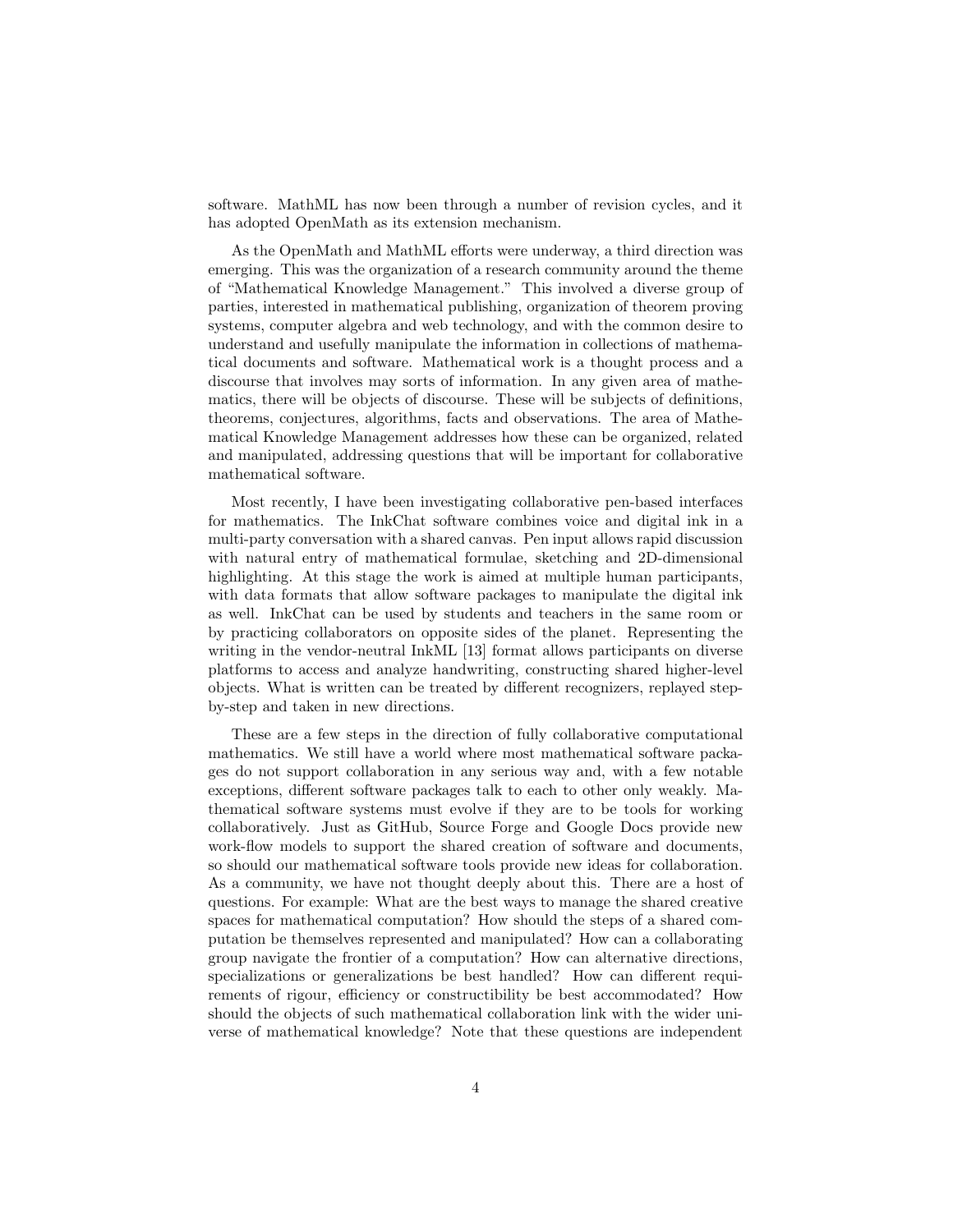of whether the objects of discourse are polynomials, domains, proofs, programs or automotive models. We do not need to answer all these questions before be begin. As we gather experience, it will guide us.

Just as the modern web is transforming communication, opening a new economy, and reforming politics, the modern web can impact mathematical computation. People are the important actors in this process and their shared work is the important thing. From a higher-level perspective, conferences such as SYNASC are also tools for mathematical collaboration. While the time scales and granularities are different, the future of mathematical computing is perhaps more like an accelerated conference than it is like writing Fortran programs in isolation.

Vă multumesc pentru atentie. Fie ca viitorul să ne aducă cât mai multe noi rezultate și invenții comune.

## **Bibliografie**

- [1] M.E. Conway, How do Committees Invent?, Datamation 14 (5): 28–31, April 1968.
- [2] http://polymathprojects.org
- [3] B.W. Char, K.O. Geddes, W.M. Gentleman and G.H. Gonnet, The design of Maple: A compact, portable, and powerful computer algebra system, Proc. Eurocal '83, Springer-Verlag LNCS 162, 101–115.
- [4] B.W. Char, G.J. Fee, K.O. Geddes, G.H. Gonnet, M.B. Monagan and S.M. Watt, On the Design and Performance of the Maple System, Proc. 1984 Macsyma Users' Conference, General Electric Corporation, 199–219.
- [5] R.D. Jenks and B.M. Trager, A Language for Computational Algebra, Proc. Symposium on Symbolic and Algebraic Computation (SYMSAC 81), ACM Press, 6–13.
- [6] R.D. Jenks and R.S. Sutor, Axiom: The Scientific Computation System Springer Verlag, New York 1992.
- [7] S.M. Watt, P.A. Broadbery, S.S. Dooley, P. Iglio, J.M. Steinbach and R.S. Sutor, A First Report on the  $A^{\sharp}$  Compiler, Proc. International Symposium on Symbolic and Algebraic Computation (ISSAC 1994), ACM Press, 25–31.
- [8] S.M. Watt, Aldor, in Handbook of Computer Algebra, J. Grabmeier, E. Kaltofen, V. Weispfenning (eds), Springer Verlag, Heidelberg 2003, 265– 270.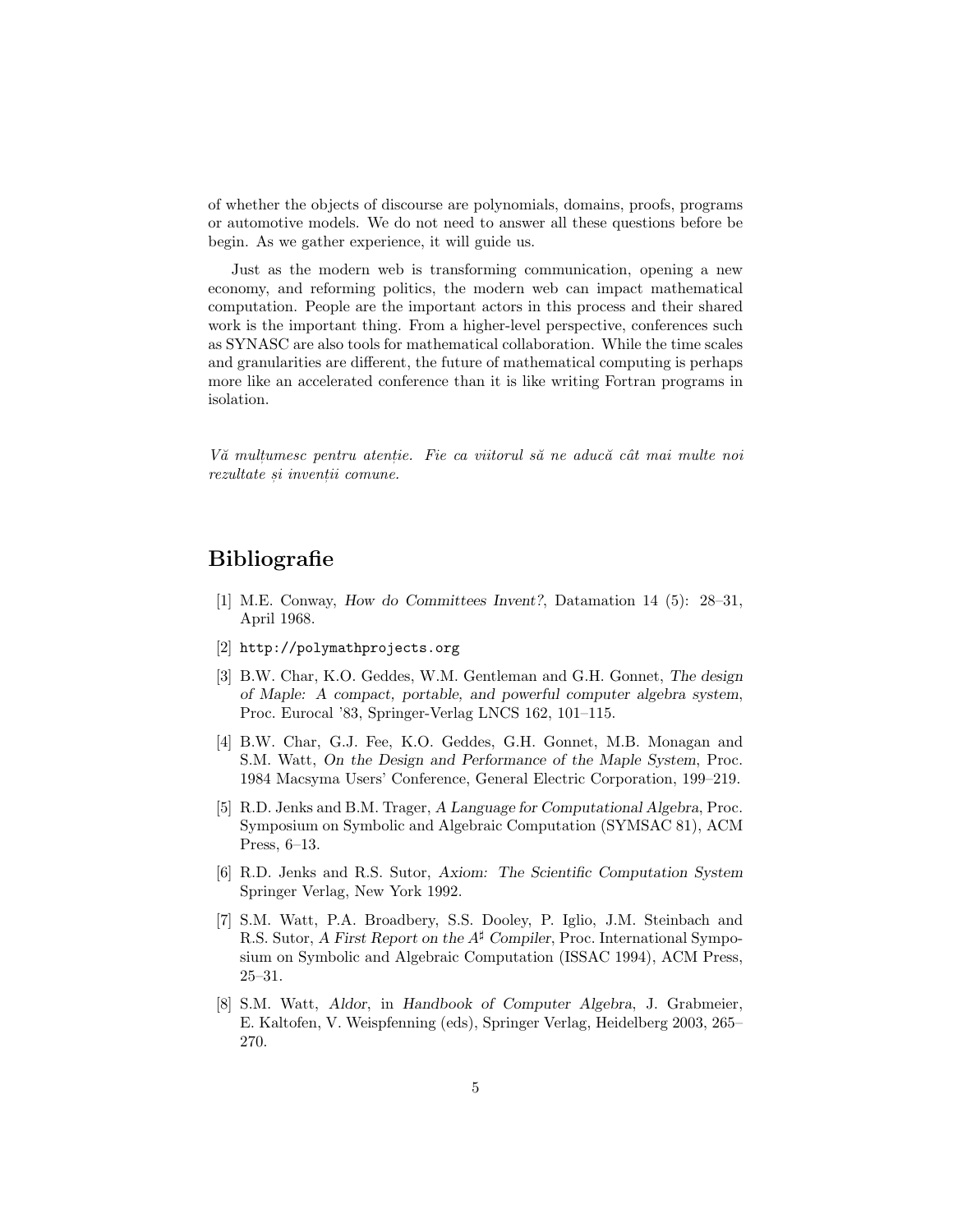- [9] S.M. Watt, Post Facto Type Extension for Mathematical Programming, Proc. Domain-Specific Aspect Languages (SIGPLAN/SIGSOFT DSAL 2006), 26–31.
- [10] http://www.openmath.org .
- [11] S. Dalmas, M. Gaëtano and S.M. Watt, An OpenMath v1.0 implementation, Proc. International Symposium on Symbolic and Algebraic Computation (ISSAC 1997), ACM Press, 241–248.
- [12] D. Carlisle, P. Ion, R. Miner (eds), R. Ausbrooks, S. Buswell, D. Carlisle, G. Chavchanidze, S. Dalmas, S. Devitt, A. Diaz, S. Dooley, R. Hunter, P. Ion, M. Kohlhase, A. Lazrek, P. Libbrecht, B. Miller, R. Miner, C. Rowley, M. Sargent, B. Smith, N. Soiffer, R. Sutor, S. Watt, Mathematical Markup Language (MathML) Version 3.0, W3C Recommendation, October 2010, http://www.w3.org/TR/MathML.
- [13] S.M. Watt, T. Underhill (eds), Y-M. Chee, K. Franke, M. Froumentin, S. Madhvanath, J-A. Magaña, G. Pakosz, G. Russel, M. Selvaraj, G. Seni, C. Tremblay, L. Yaeger, Ink Markup Language (InkML), W3C Recommendation, September 2011, http://www.w3.org/TR/InkML.